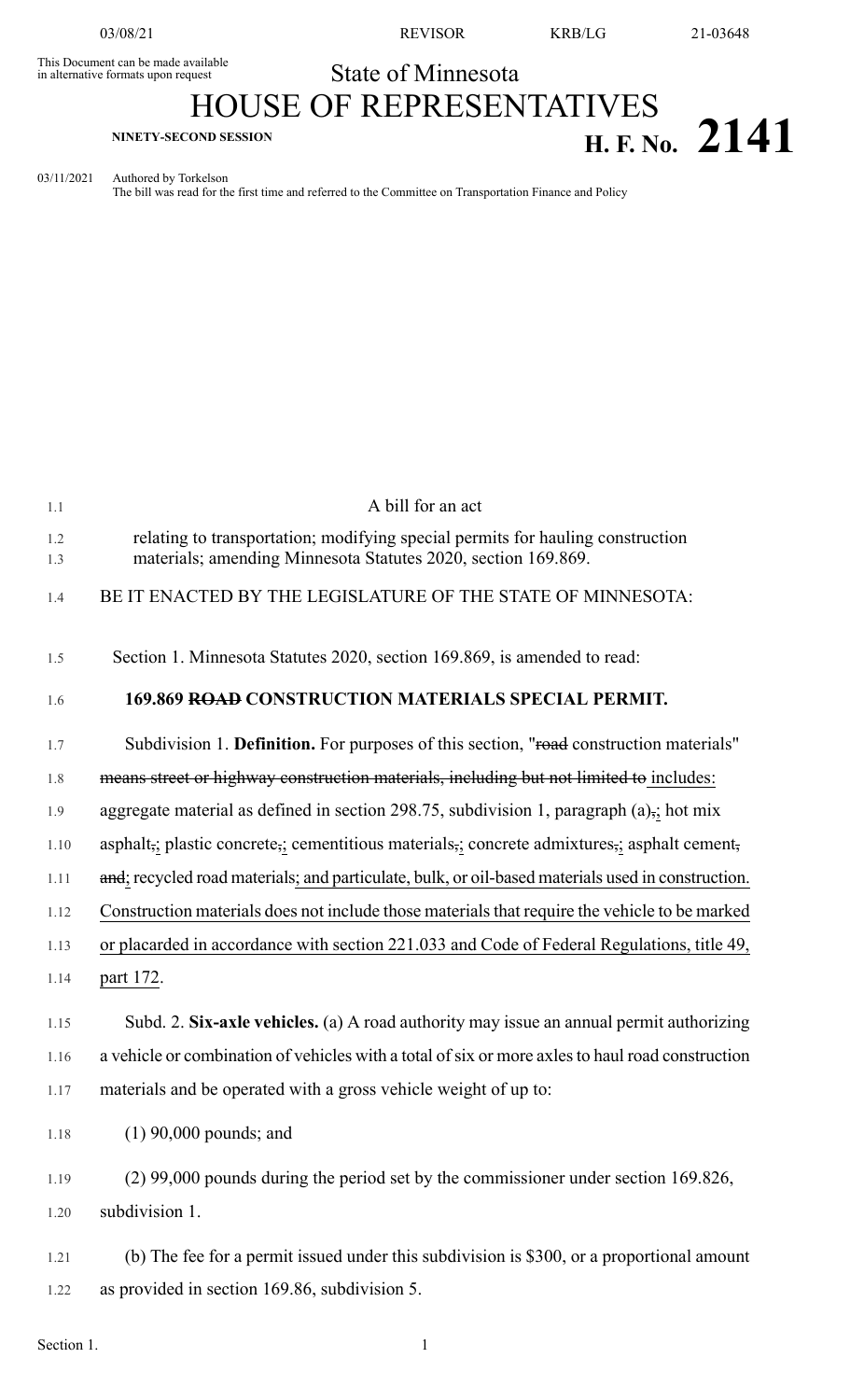2.1 Subd. 3. **Seven-axle vehicles.** (a) A road authority may issue an annual permit authorizing 2.2 a vehicle or combination of vehicles with a total of seven or more axles to haul road 2.3 construction materials and be operated with a gross vehicle weight of up to: 2.4 (1) 97,000 pounds; and 2.5 (2) 99,000 pounds during the period set by the commissioner under section 169.826, 2.6 subdivision 1. 2.7 (b) The fee for a permit issued under this subdivision is \$500, or a proportional amount 2.8 as provided in section 169.86, subdivision 5. 2.9 Subd. 4. **Authority; restrictions.** A vehicle or combination of vehicles operating under 2.10 this section: 2.11 (1) is subject to axle weight limitations under section 169.824, subdivision 1; 2.12 (2) is subject to seasonal load restrictions under section 169.87; 2.13 (3) is subject to bridge load limits posted pursuant to section 169.84; 2.14  $\left(1\right)$  (4) may only be operated on paved or unpaved streets and highways, other than 2.15 interstate highways; 2.16 (5) may not be operated with loads that exceed the manufacturer's gross vehicle weight 2.17 rating as affixed to the vehicle or other certification of gross vehicle weight rating complying 2.18 with Code of Federal Regulations, title 49, sections 567.4 to 567.7; 2.19 (6) must comply with the requirements of section 169.851, subdivision 4; 2.20 (7) must have brakes on all wheels; and 2.21 (2) must comply with the requirements and restrictions in section 169.865, subdivision 2.22  $3,$  paragraph (a), clauses (1) to (3), (5), (7), and (8); and 2.23  $(3)(8)$  must be operated in compliance with truck route requirements and vehicle weight 2.24 restrictions, as established under section 169.87, subdivision 1, by a local road authority or 2.25 the commissioner. 2.26 Subd. 5. **Revenues.** Revenue from the permits issued by the commissioner under this 2.27 section must be deposited in the bridge inspection and signing account under section 169.86, 2.28 subdivision 5b. 2.29 Subd. 6. **Expiration date.** Upon request of the permit applicant, the expiration date for 2.30 a permit issued under this section must be the same as the expiration date of the permitted 2.31 vehicle's registration.